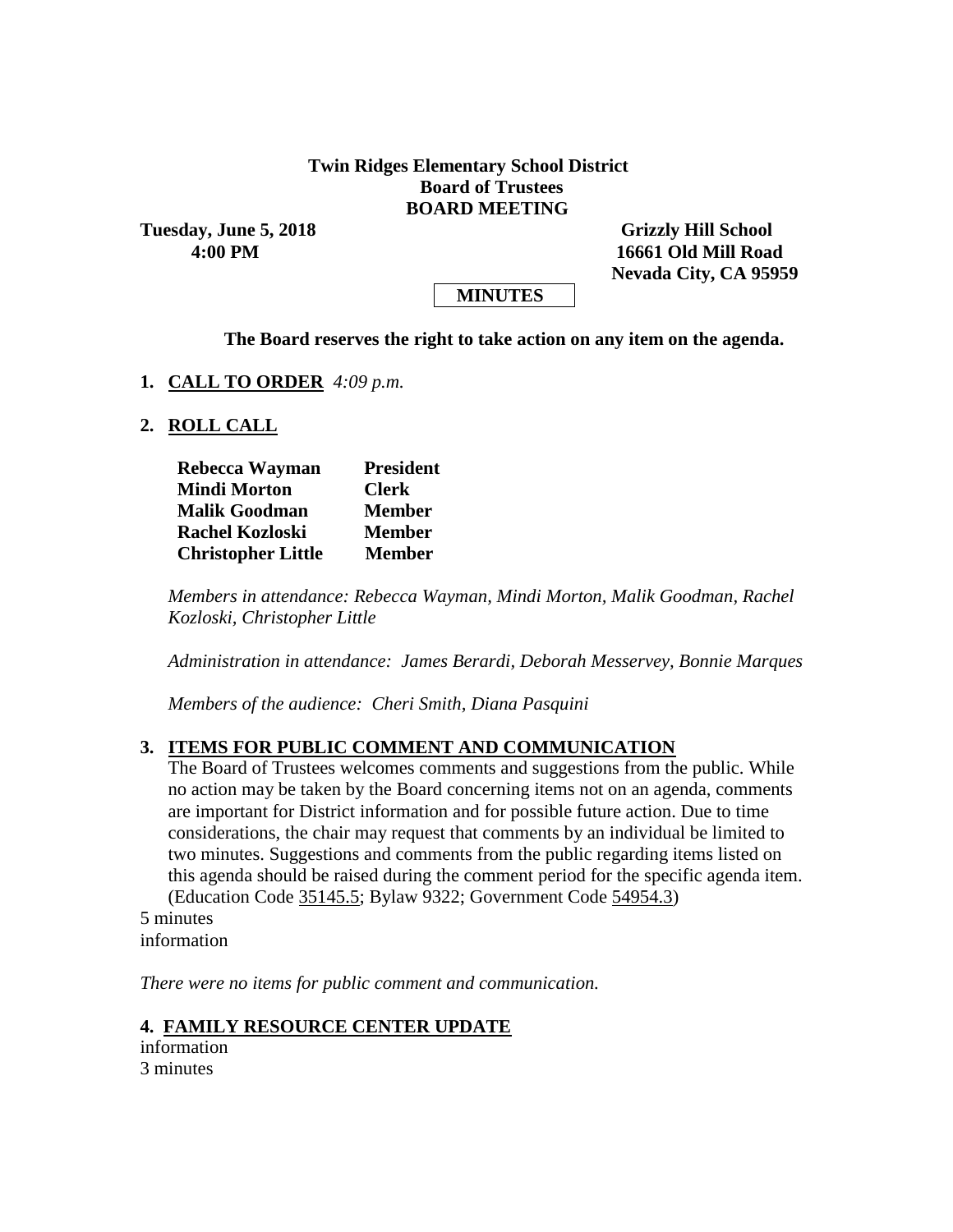Diana Pasquini reported that the FRC is getting ready for Sports Camp and may not do Arts Camp this year. She also stated that Fernando and Jessica have the property looking better than she ever remembers. She has also been asked to be the Grand Marshal for the Cherry Festival parade on behalf of the FRC.

# **5. CONSENT**

Consent items shall be items of a routine nature or items for which no Board discussion is anticipated and for which the Superintendent recommends approval. The public has a right to comment on any consent item. At the request of any member of the Board, any item on the consent agenda shall be removed and given individual consideration for action as a regular agenda item.

*Rachel Kozloski moved and Mindi Morton seconded to approve Consent Items 5.1 through 5.11 as presented. 5-0*

## **5.1 THE BOARD WILL APPROVE THE JUNE 5, 2018 AGENDA**

## **5.2 THE BOARD WILL APPROVE THE MAY 8, 2018 MINUTES**

## **5.3 APPROVE WARRANTS**

## **5.4 APPROVE REQUEST FOR ALLOWANCE OF ATTENDANCE BECAUSE OF EMERGENCY CONDITIONS: SNOW DAYS/POWER OUTAGES** (blue backup)

## **5.5 APPROVE HIRING OF ESTHER PEARCY AS WASHINGTON SCHOOL TEACHER**

**5.6 APPROVAL OF GRAND JURY RESPONSE**

# **5.7 RESCIND RIFS: 1 FTE TEACHING POSITIONS**

# **5.8 RESCIND RIFS: 1 FTE CLASSIFIED POSITION**

## **5.9 ACCEPTANCE OF RESIGNATION FROM THERESA GROGAN**

## **5.10 ACCEPTANCE OF RESIGNATION FROM KATHERINE HEALY**

## **5.11 ACCEPTANCE OF MRS. SMITH'S INTENT TO RETIRE WITH ACCEPTANCE OF THE DISTRICT'S OFFER AS OUTLINED IN RESOLUTION #18-12**

## **6. TEACHERS REPORT**

5 minutes **Discussion** 

*Cheri Smith reported that students have been busy on field trips and that teachers are busy working on report cards.*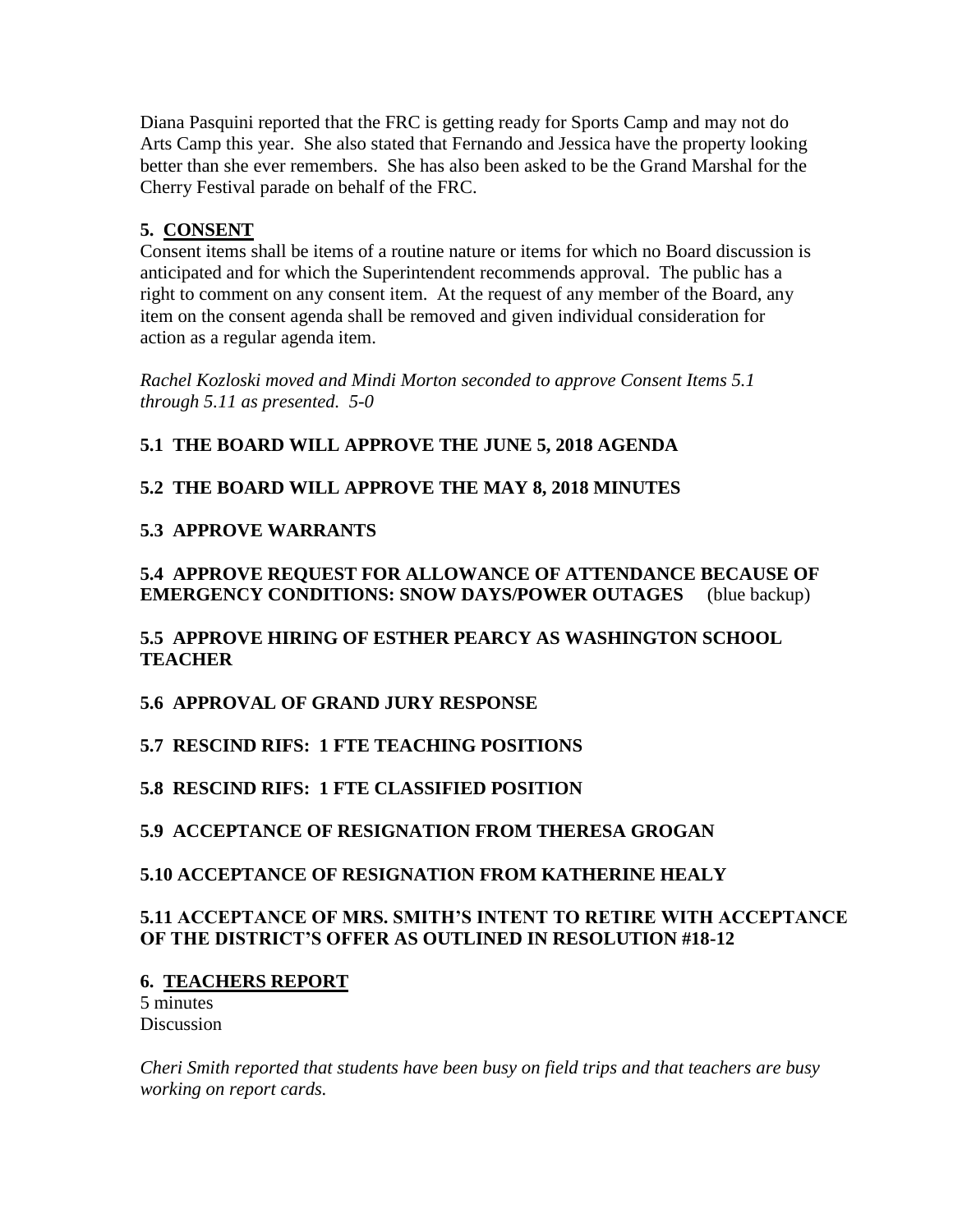a. Washington School Enrollment

| $\sim$<br>Grade | $ -$<br>n |  |  |  | . . | m<br>`otal |
|-----------------|-----------|--|--|--|-----|------------|
| <b>Students</b> |           |  |  |  |     |            |

b. Grizzly Hill School Enrollment

| $-$<br>Grade    | TK/K/1                       |  | $\bullet$ | $\overline{\phantom{a}}$ | Ð |  | $\mathbf{r}$<br>`otal |
|-----------------|------------------------------|--|-----------|--------------------------|---|--|-----------------------|
| <b>Students</b> | $\sqrt{2}$<br>$\mathbf{u}_I$ |  |           |                          |   |  | ບຸ                    |

# **7. AFTER SCHOOL PROGRAM**

5 minutes

Action/information

*James Berardi announced that we were awarded the \$30,000 grant and will be hiring over the summer to implement the program. The plan is to have an after school program every day of the week, 5 days per week, with one hour of academic time and two hours of sports, games, etc. He will write a grant for transportation next year for Grizzly Hill. Mindi Morton suggested posting a flyer over the summer announcing Grizzly Hill's after school program. James requested \$5,000 to implement a smaller program in Washington. Mindi Morton moved and Malik Goodman seconded to approve \$5,000 to get the Washington after school program up and running. 5-0*

## **8. APPROVE UPDATED 2017-20 LCAP FOR 17-18 THROUGH 19-20**

Superintendent recommends approval A copy of the LCAP is available for viewing in the TRESD office. 5 minutes (white backup) Action

*James Berardi provided information and explanations. Rebecca Wayman moved and Christopher Little seconded to approve the updated 2017-20 LCAP through 19-20. 5-0*

## **9**. **APPROVE RESOLUTION 18-16: APPROVAL AND CERTIFICATION OF THE 2018/2019 ADOPTED BUDGET**

Presentation of the 18-19 School year budget. Superintendent recommends approval 5 minutes (grey backup) Action

*Deborah Messervey provided information and explanations. Christopher Little moved and Mindi Morton seconded to approve Resolution 18-16: Approval and Certification of the 2018/2019 Adopted Budget. Ayes: 5, Nays: 0, Absent: 0, Abstain: 0*

## **10. APPROVE RESOLUTION 18-17: TRANSFER BETWEEN EXPENDITURES ON THE 2017-18 SCHOOL BUDGET**

Action

2 minutes (blue backup)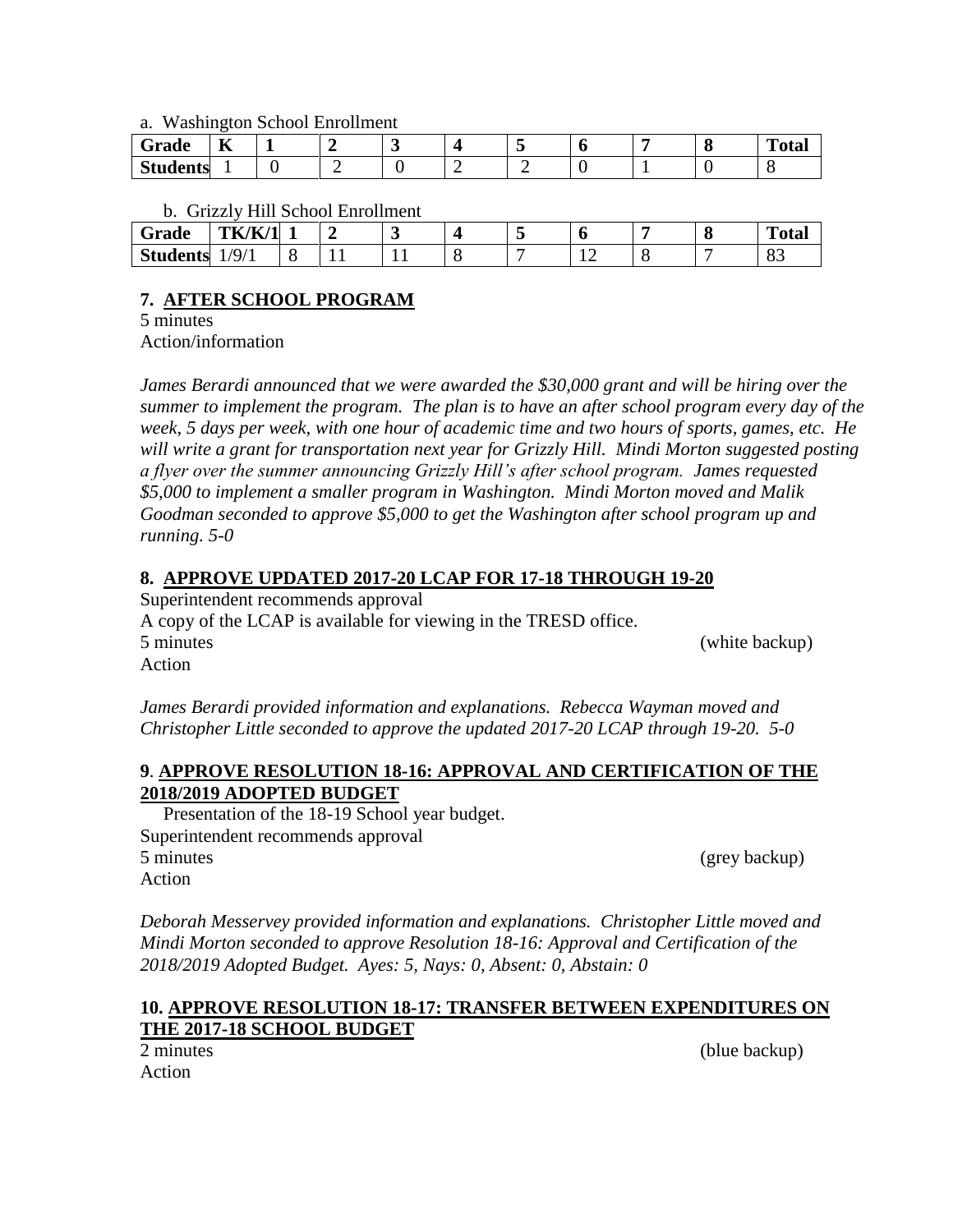*Deborah Messervey provided information and explanations. Mindi Morton moved and Rachel Kozloski seconded to approve Resolution 18-17: Transfer Between Expenditures on the 2017-18 School Budget. Ayes: 5, Nays: 0, Absent: 0, Abstain: 0*

## **11. APPROVE RESOLUTION 18-18: TEMPORARY TRANSFER OF CASH BETWEEN FUNDS FOR 2017-18**

2 minutes (beige backup) Action

*Deborah Messervey provided information and explanations. Mindi Morton moved and Rebecca Wayman seconded to approve Resolution 18-18: Temporary Transfer of Cash Between Funds for 2017-18. Ayes: 5, Nays: 0, Absent: 0, Abstain: 0*

#### **12. ESTIMATED 2018-19 EDUCATION PROTECTION ACCOUNT EXPENDITURES**  2 minutes (green backup)

Information

*Deborah Messervey provided information and explanations.*

## **13. EDUCATOR EFFECTIVENESS FINAL REPORT FOR EXPENDITURES BETWEEN JULY 1, 2015 AND JUNE 30, 2018**

Information

2 minutes (beige backup)

*Deborah Messervey provided information and explanations.*

# **14. BIIG INTERNET UPDATE**

3 minutes Information

*James Berardi spoke with the BIIG Internet contact yesterday and they hope to have the internet hooked up at Grizzly Hill and Washington by the beginning of the year.*

## **15. PROCESS TO REPLACE BOARD MEMBER**

5 minutes Information

*James Berardi and Mindi Morton provided information.*

## **16. APPROVE RESOLUTION # 18-13: RESOLUTION CALLING GENERAL DISTRICT ELECTION**

3 minutes Action (orchid backup)  $\sim$  (orchid backup) *Mindi Morton moved and Malik Goodman seconded to approve Resolution 18-13: Resolution Calling for General District Election. Ayes: 5, Nays: 0, Absent: 0, Abstain: 0*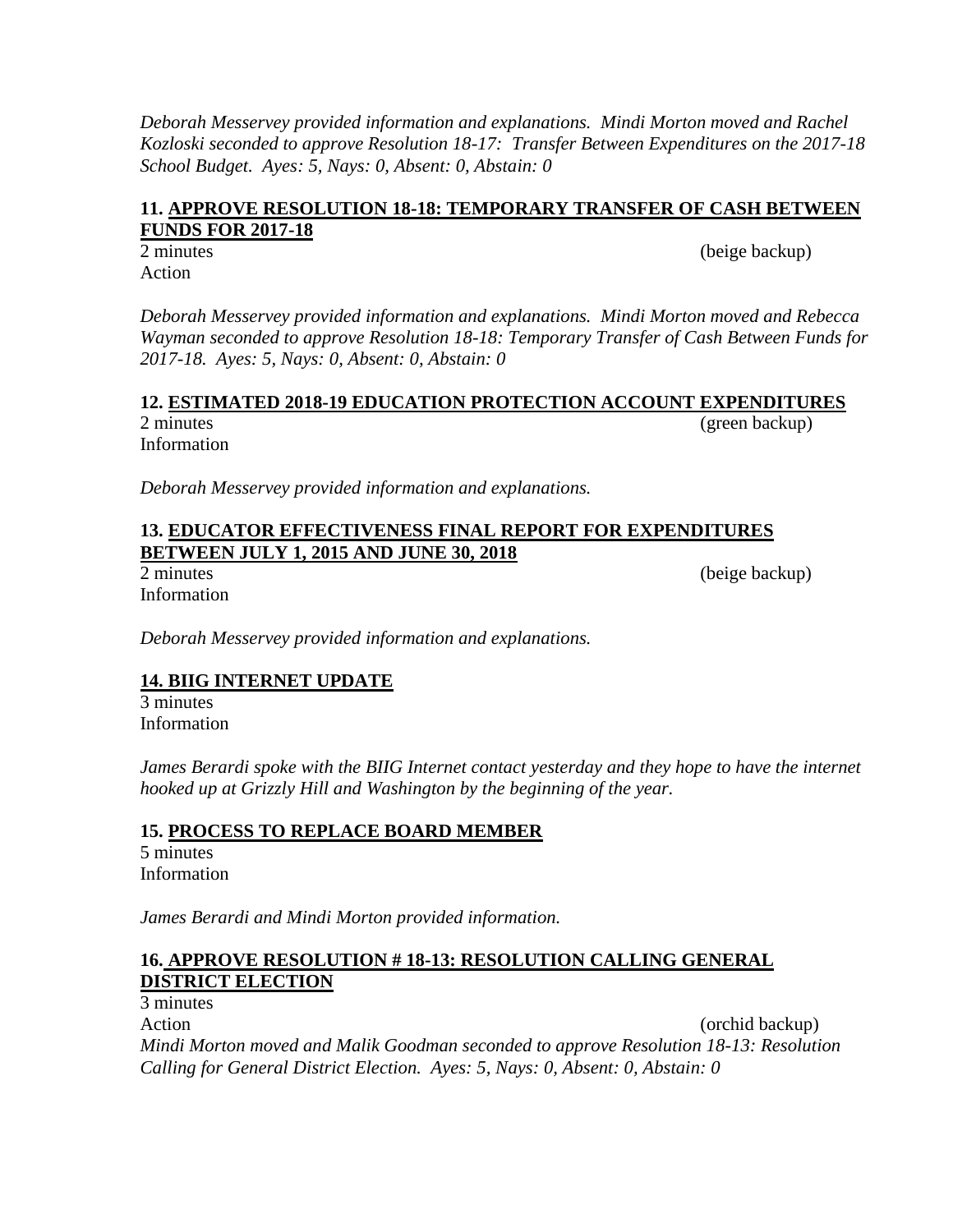## **17. APPROVAL OF RESOLUTION #18-14: RECOGNITION OF SERVICE TO TWIN RIDGES ELEMENTARY MRS. CHERYL SMITH**

*Mindi Morton moved and Christopher Little seconded to approve Resolution 18-14: Recognition of Service to Twin Ridges Elementary Mrs. Cheryl Smith. Ayes: 5, Nays: 0, Absent: 0, Abstain: 0.*

## **18. APPROVAL OF RESOLUTION #18-15: RECOGNITION OF SERVICE TO TWIN RIDGES ELEMENTARY MRS. REBECCA WAYMAN**

*Mindi Morton moved and Malik Goodman seconded to approve Resolution 18-15: Recognition of Service to Twin Ridges Elementary Mrs. Rebecca Wayman. Ayes: 5, Nays: 0, Absent: 0. Abstain: 0*

# **PUBLIC COMMENT**

At this time, we open the meeting for any public comments regarding the following Closed Session item.

# **19. ADJOURN TO CLOSED SESSION** *5:45 p.m.*

## **20. CLOSED SESSION**

Labor Negotiations For closed session discussions concerning labor negotiations pursuant to Government Code 54957.6.

# **21. RECONVENE FROM CLOSED SESSION** *7:18 p.m.*

## **PUBLIC COMMENT**

At this time, we open the meeting for any public comments regarding the following Closed Session item.

# **22. ADJOURN TO CLOSED SESSION** *7:21 p.m.*

## **23. CLOSED SESSION**

Superintendent negotiations pursuant to Government Code 54957.6

## **24. RECONVENE FROM CLOSED SESSION** *8:10 p.m.*

*Rebecca Wayman moved and Mindi Morton seconded to new terms for a new four year contract. Contract to be signed at next meeting. 5-0*

# **25. FUTURE AGENDA ITEMS**

## **26. ADJOURNMENT** *8:15 p.m.*

**This agenda was posted 72 hours prior to the meeting at 16661 Old Mill Road, Nevada City, CA 95959.**